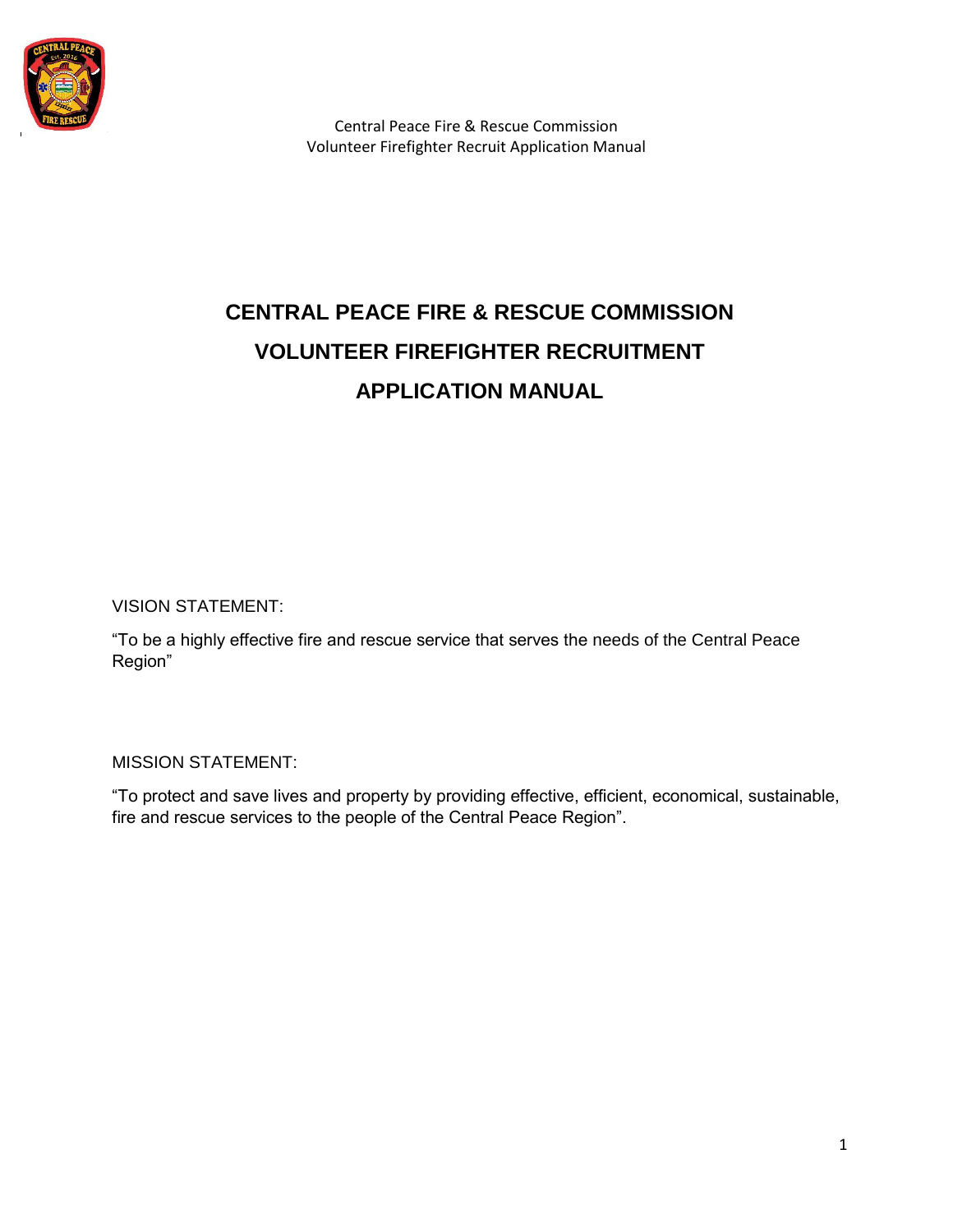

# **TABLE OF CONTENTS**

| ❖<br>❖<br>❖<br>❖<br>❖<br>❖<br>❖<br>❖<br>❖<br>❖ |  |
|------------------------------------------------|--|
|                                                |  |
|                                                |  |
|                                                |  |
|                                                |  |
|                                                |  |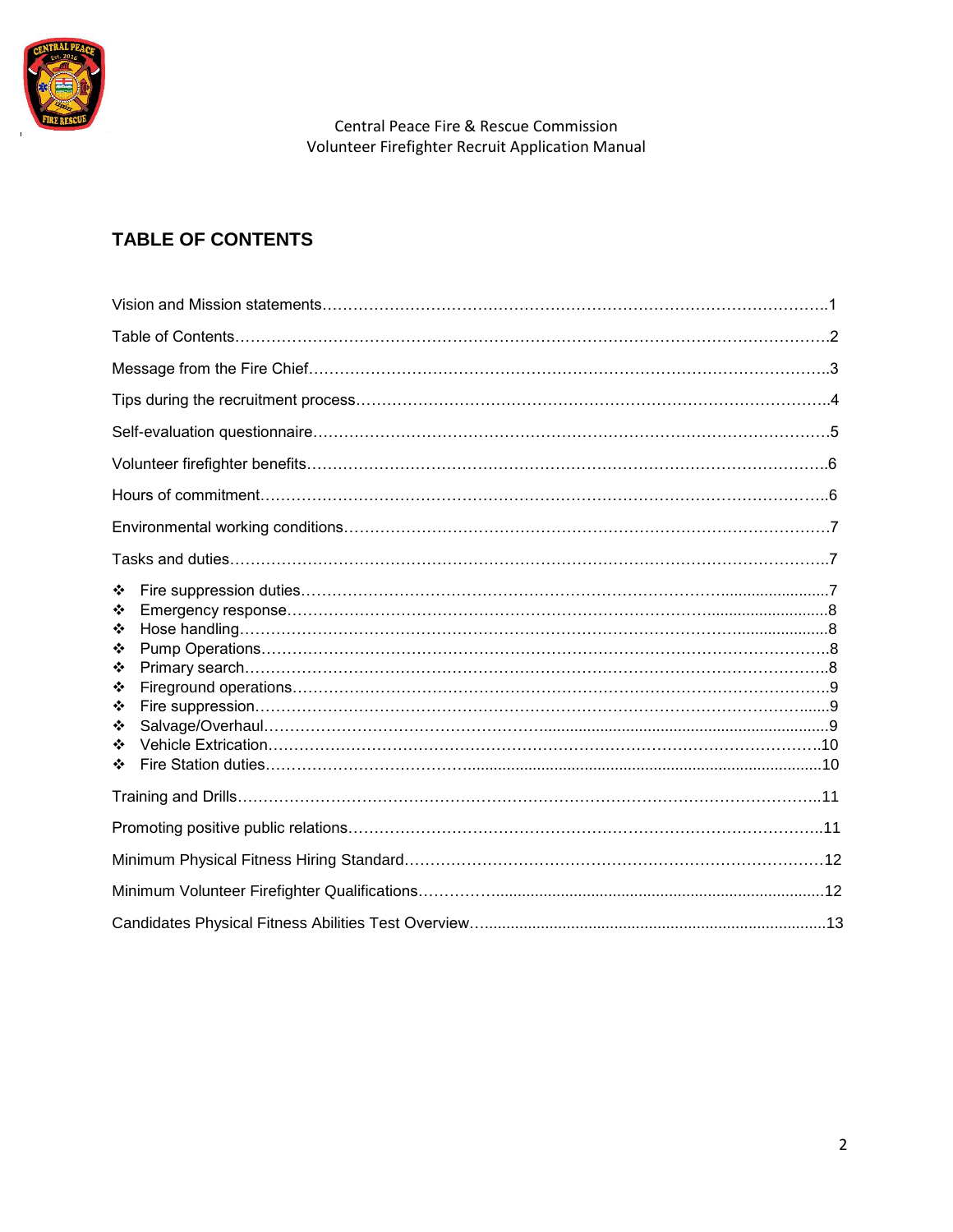

## **MESSAGE FROM THE CHIEF**

Thank you for taking the time to consider becoming a Volunteer Firefighter with the Central Peace Fire & Rescue Commission. We are committed to recruiting talented and motivated individuals, persons who possess a high level of integrity, and the willingness to serve our community.

As our citizens place their trust in the Central Peace Fire & Rescue Commission (CPFRC) for a high quality of service when in need, it is important that our members have a strong commitment to professionalism both on and off duty. It is our aim to select recruits who demonstrate that they will honour our standards and value the vision and mission statement of the department.

The role of a firefighter is enveloped in a deep history of sacrifice and courage, tradition and organization, and one that accepts you no matter where in the world you go as a brother or sister without question.

The role of a Volunteer Firefighter in not suited to everyone. Desire alone does not suggest a suitable fit. The pressure, sacrifice and risks that firefighters face separate this job from others.

This package has been developed to inform you of the position requirements and your role as a potential candidate in our volunteer firefighter recruitment process. We ask that you conduct an honest self-evaluation before submitting your application. Familiarize yourself with the job functions and requirements fully. Understand that this commitment will involve your family's full support in order for you to succeed in this service.

Should you decide to apply, you must understand that I'm asking you to commit to and extensive recruit program with not only working on theory and practical skills at the fire hall but also there will be some research and study to be done at home in order to complete the program in a timely manner.

If this sounds like the organization that you would be proud to be a part of, then with preparation, which is the key to success, a positive attitude, the hunger for learning new skills, and serving your community, then let's proceed to the next step.

I wish everyone the best of luck in this endeavor and welcome you to the recruitment process.

If you have any questions please do not hesitate to call me.

Brian Kroes Manager/Fire Chief Central Peace Fire & Rescue Commission (780) 864-3500 ext. 203 [bkroes@cpfrc.ca](mailto:bkroes@cpfrc.ca)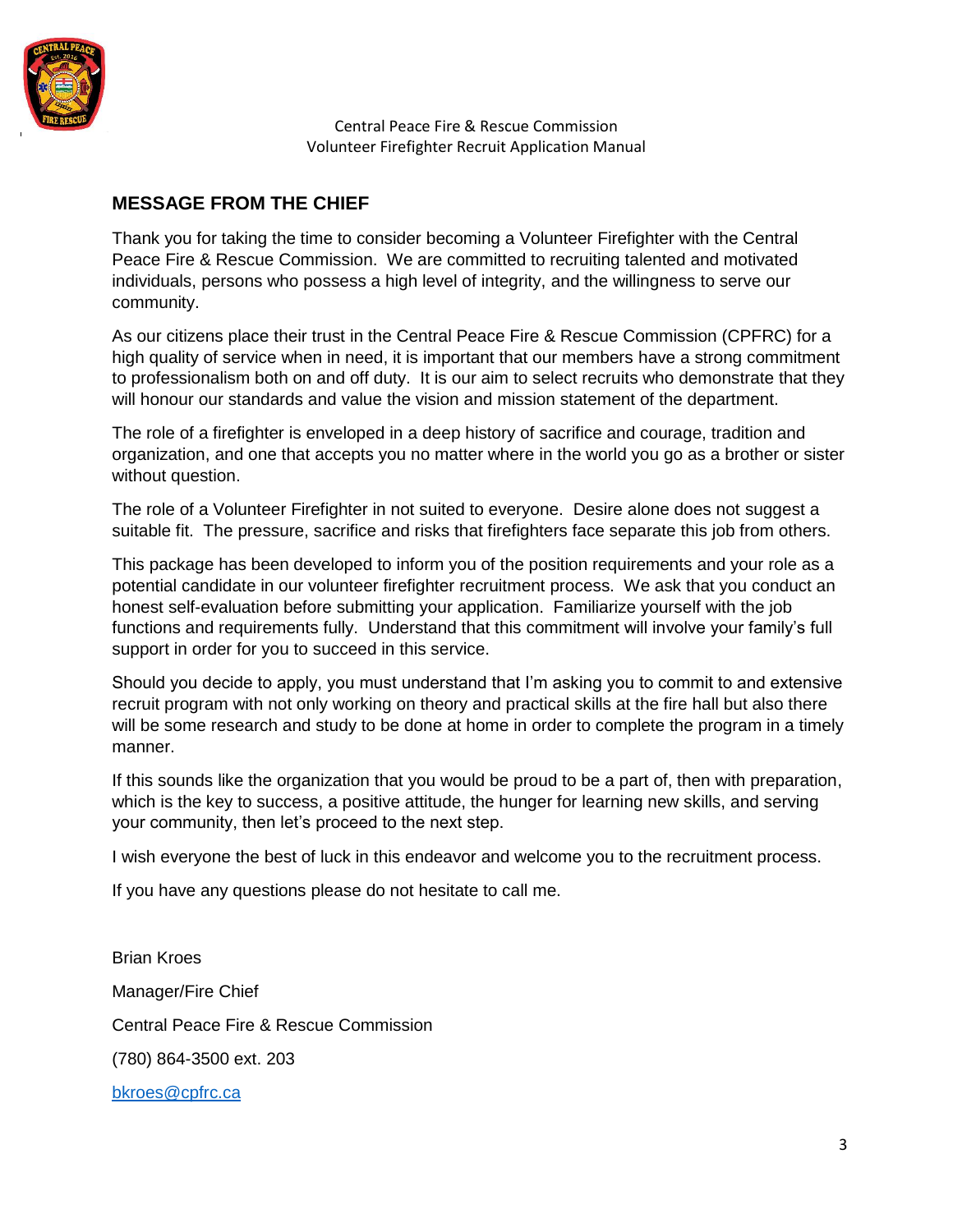

# **TIPS DURING THE RECRUITMENT PROCESS**

There is no single factor to ensure your success in becoming a firefighter however the following tips could be useful in your pursuit of this position:

- 1. If your personal information changes, please inform us immediately (780) 864-3500 ext. 203
- 2. Before you submit your application, take time to learn all you can about firefighter duties and the expectations, including the physical components.
- 3. You must be able to follow and act on complex oral and written instructions; you will be evaluated on these skills throughout the recruitment process and throughout your career as a volunteer firefighter.
- 4. We expect you to be prepared and ready to participate in our assessments at all times. Sometimes you may experience little or no advance warning to participate in tests or drills. Other times you may experience lengthy delays in feedback.
- 5. The nature of our business is to be prepared to respond.
- 6. Your demeanor and effort throughout the selection process are taken into consideration as part of the final recruiting decision
- 7. Job fit/suitability is one of many critical factors considered in our decision making. Completion and or passing all the steps in the recruitment process does not guarantee an offer.
- 8. If at any point in the process you do not meet the required competencies you will be asked to step out of the process and will be able to reapply at the next recruitment.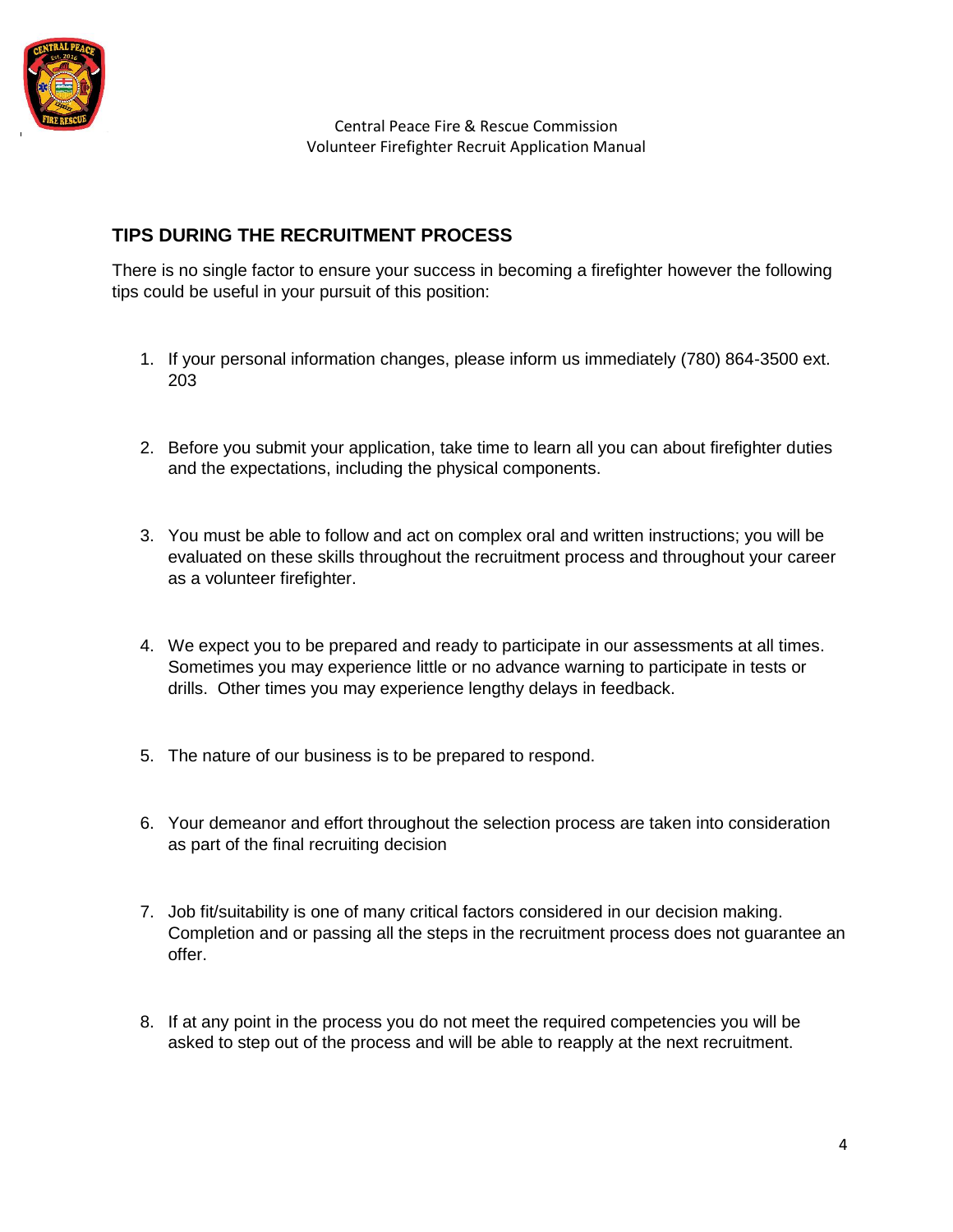

# **SELF-EVALUATION QUESTIONNAIRE**

## **ASK YOURSELF:**

- Does my lifestyle support ethical and responsible choices and actions?
- Am I prepared to maintain a level of professionalism both on and off duty?
- Does my lifestyle align itself with the Fire Service values of respect, pride, professionalism, and teamwork?
- Have I been free from involvement in unlawful activities?
- Am I willing to actively support my community for the benefit of others?
- Am I physically able to perform the job tasks of a firefighter?
- Am I able to meet the training requirements?
- Can I work for extended periods of time under difficult and strenuous conditions?
- Am I free of phobias relating to height, confined spaces, and able to maneuver with limited or no visibility?
- Am I comfortable using different hand/power tools and technical equipment?
- Can I disengage from emotional suffering, tragedy or loss of life in order to complete essential job tasks directed to me by senior officers?
- Have I considered the impact that time away will have on my family?
- Am I able to work harmoniously in close quarters with other persons?
- Am I familiar with and able to operate within a paramilitary working environment?
- Do I treat all people with respect, dignity and professionalism regardless of race, creed, gender, or beliefs?
- Am I able to and take steps to maintain a positive attitude?
- Am I able to motivate myself and others?
- Do I actively engage myself in a problem solving capacity?
- Am I able to follow and carry out complex oral and written instructions?
- Does my lifestyle allow me to commit to a minimum of two (2) hours weekly to studying training materials during the recruit process?
- Do I have a thirst for lifelong learning?
- Is my family aware of the time demands that I would be under during recruit training?
- Do I meet and am I prepared to maintain the minimum qualifications as set out in the program?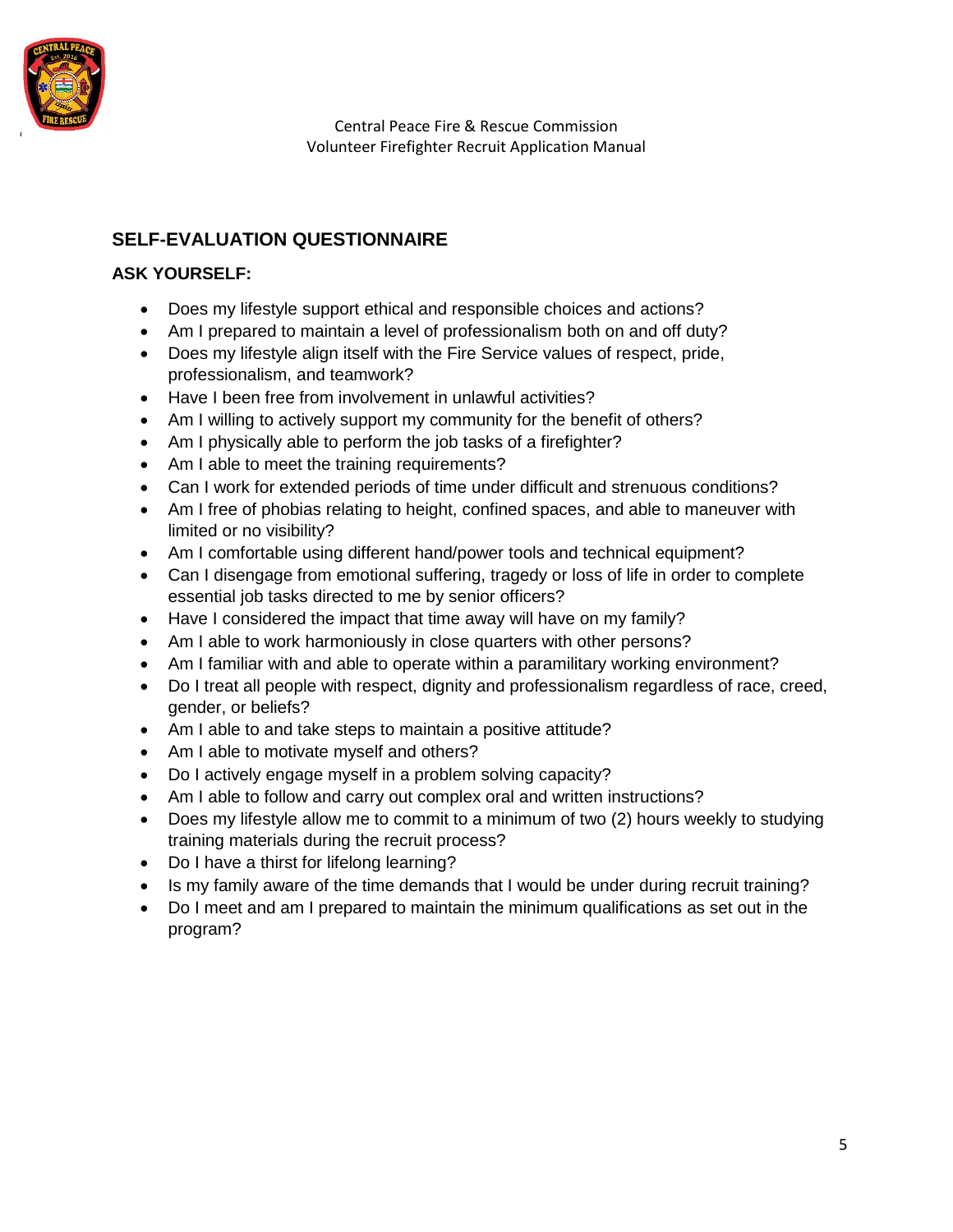

## **VOLUNTEER FIREFIGHTER BENEFITS**

- No Experience Necessary, we will train you up to the NFPA 1001 level
- WCB Coverage
- Volunteer Firefighter On and Off Duty coverage up to \$100,000 (optional family coverage)
- Departmental Uniform
- Free training to the NFPA Standards
- Opportunity to serve your community
- Developmental opportunities
- Learning new skills
- Being part of a great team
- Meeting some great people
- Personal reward
- Recognition of achievements
- Being part of a proud tradition
- Time paid

## **HOURS OF COMMITMENT**

- Incidents are usually as little as one hour or as many as twelve hours for large incidents
- Recruit training program approximately 120 hours
- Monday training is approximately 2.5 hours from 1930 2200hrs. (7:30pm 10:00pm)
- Some weekends for skills evaluations at the training facility in Wanham
- Public education as many hours as you are able to volunteer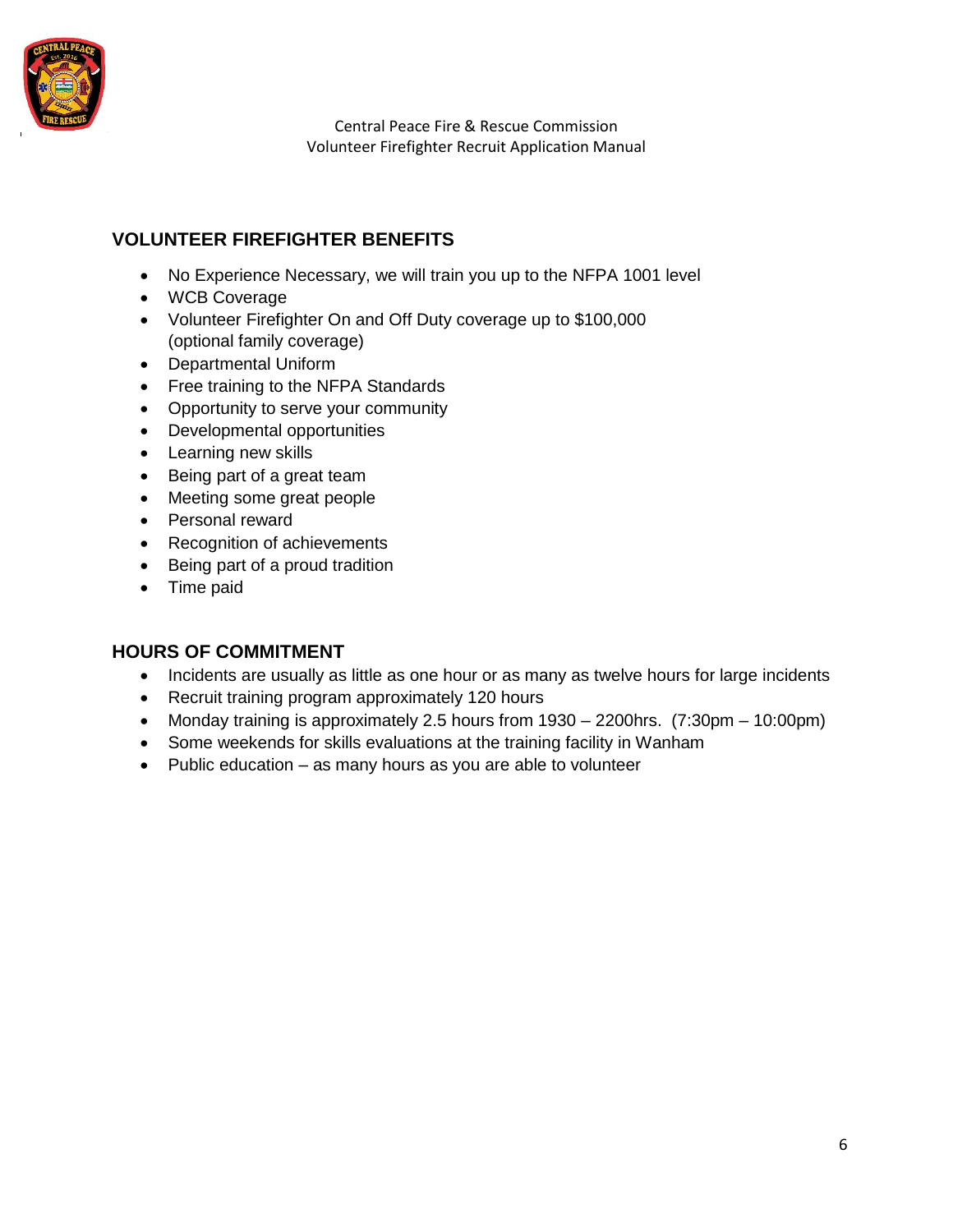

# **ENVIRONMENTAL AND WORKING CONDITIONS**

Environmental factors play a large role in the performance of a firefighters duties. Some working conditions that firefighters experience as part of normal operations will include:

- Requirement to report fit for duty both mentally and physically
- Perform tasks while wearing full protective equipment including self-contained breathing apparatus
- Withstanding strong vibrations over extended periods of time, for example, riding in emergency vehicles, operating and holding heavy power tools in awkward positions.
- Working quickly to extinguish fires in extreme heat and poor visibility
- Experience physically demanding tasks during extreme fluctuations in temperature
- Lifting, carrying, butting, extending and climbing ladders to extreme heights, while maintaining balance and maneuvering in awkward positions.
- Working in hazardous areas that are hot, wet, slippery, muddy, icy, dirty, cramped etc.
- Working on and around moving machinery, vehicles and equipment
- Being aware of and protecting against; burns and other injuries, exposure to sharp objects, hazardous substances through inhalation, injection, ingestion, and absorption; high noise levels, infectious agents/biological hazards, radiation hazards, smoke, dust, noxious odors, and contaminants, uninstalled or unshielded electrical equipment.

**TASKS AND DUTIES –** These are typical duties to meet the primary functions of the position

## **FIRE SUPPRESSION DUTIES**

All on scene fire ground operations are performed while wearing full department issued PPE Personal Protective Equipment and may include donning and doffing a Self-Contained Breathing Apparatus SCBA

All on scene fire ground operations are directed by the Incident Commander. Firefighters will follow commands as directed by their supervising officer (Captain, Assistant Chief or the Fire Chief).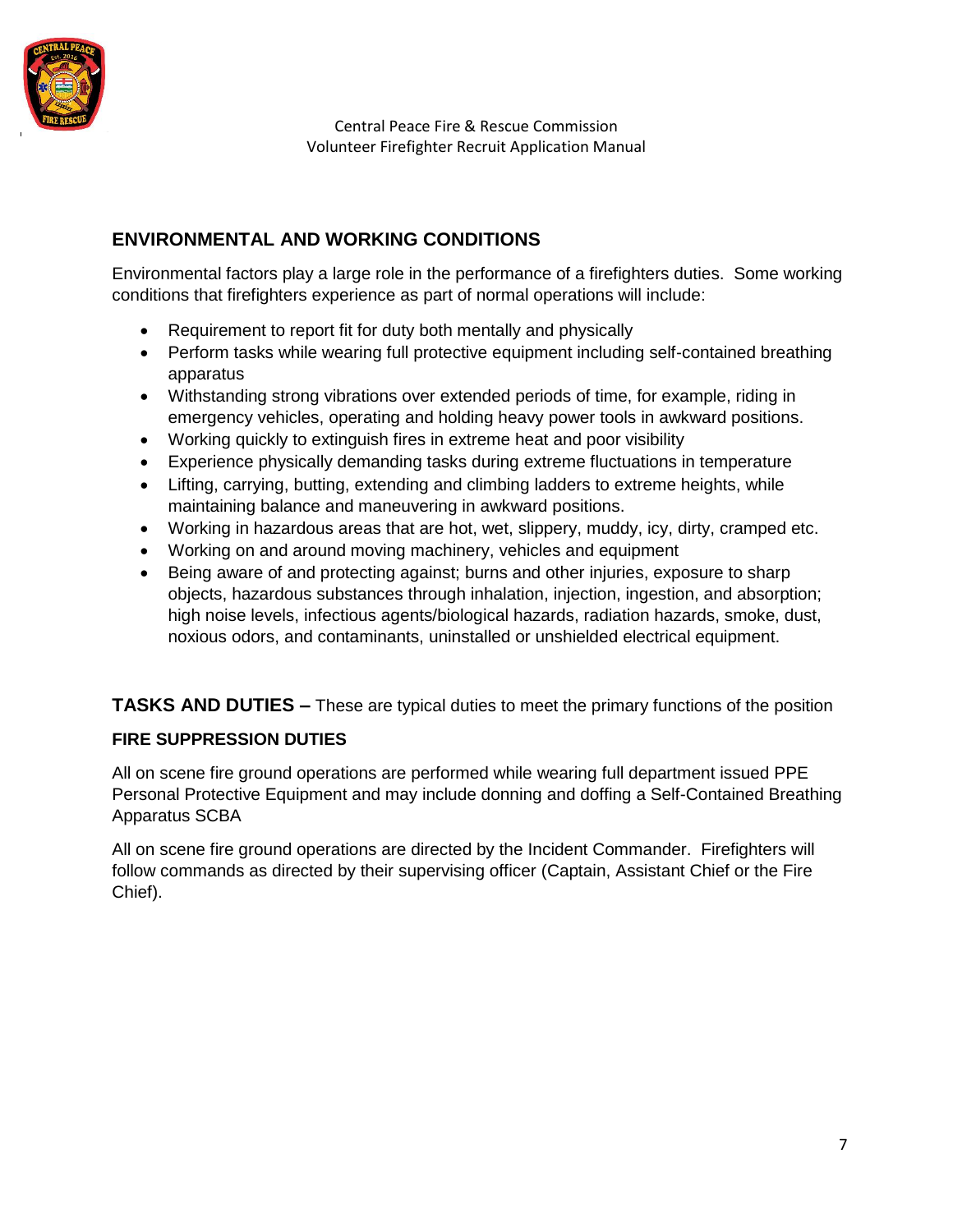

### **EMERGENCY RESPONSE**

- Accurately receive and comprehend radio dispatched information
- Respond to residential/industrial/structural/wildland fire emergencies
- Respond to rescues, requests for assistance and reports of smoke
- Respond to electrical hazards
- Identifying on scene hazards and seek the source of the fire
- Advise commanding officers of fire conditions and hazards
- Determine the stability of supporting surfaces
- Determine the safest route for extrication and evacuating victims
- Follow radio response protocols including exchanging information with other firefighter members, dispatchers and commanding officers at the scene.

#### **HOSE HANDLING**

- Calculating building height in meters from its floors
- Determining water stream required to reach the fire
- Determine the number of hose lines needed to extinguish the fire
- Wrapping a hose around a hydrant to stretch it out and ensure it reaches a port
- Removing the hydrant cap with a wrench
- Coupling a hose connection to the hydrant
- Coupling and uncoupling hose connections
- Dragging/extending and uncharged hose lay
- Opening the hydrant and charging the line
- Dragging and holding a charged hose unassisted and opening the nozzle
- Applying a hose clamp to a charged and uncharged line

## **PUMP OPERATIONS**

- Calculating, achieving and maintaining the correct water pressure for the hose lines
- Operating foam dispensing equipment
- Inspecting, maintaining fire apparatus during operations by checking gauges and preventing freeze up

#### **PRIMARY SEARCH**

- Verbally communicating while wearing personal protective equipment for example SCBA, and a facepiece
- Crawling on floors with limited visibility, feeling around for the heat of the fire source
- Systematically searching for victims including missing firefighters
- Extricating trapped conscious and unconscious victims
- Unassisted, dragging and carrying conscious and unconscious victims down stairs and out of buildings
- Unassisted, carrying conscious and unconscious victims down ladders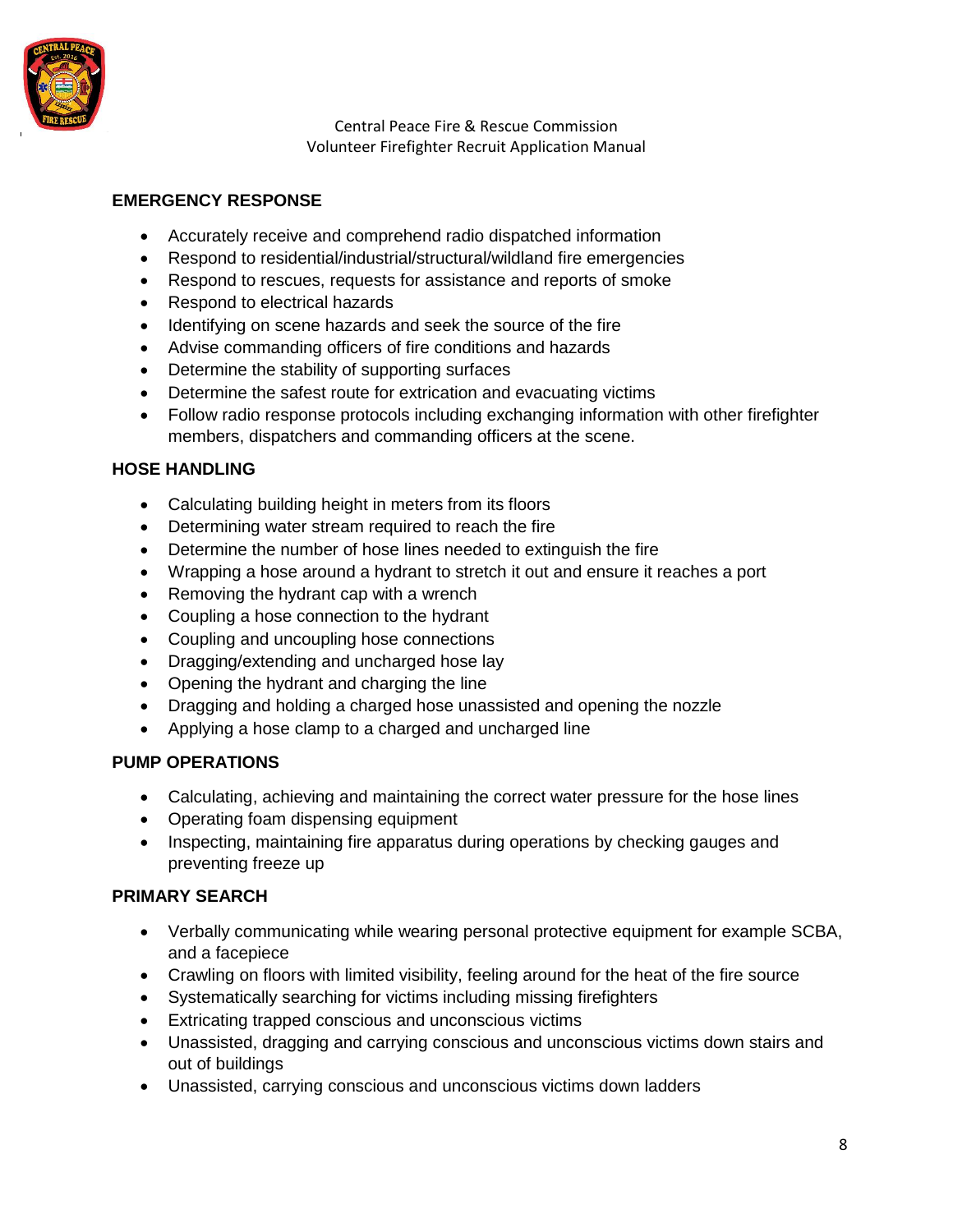

## **FIREGROUND OPERATIONS**

- Calculating building height in meters from its floors to elevated fire apparatus and or ground ladders to the correct height
- Being aware of electrical lines/hazards when positioning fire apparatus, ladders, etc.
- Removing an extension ladder from apparatus and placing in position
- Butting ladder, raising the halyard to the desired length and then position the ladder by lowering it into its objective
- Climbing ground ladders
- While on a ladder, or from other heights, direct hose/nozzle at the fire
- Remove from the apparatus, and place heavy equipment into operation, for example PPV fans, Hydraulic power plants, generators, ladders etc.
- Hoisting equipment with utility rope to upper levels of a structure
- Carrying heavy equipment up stairs
- Determining when to open roofs, walls and doors
- Making openings for ventilation using power and hand tools
- After fire is extinguished, completing a full overhaul of the area checking for smoldering fires inside walls and ceilings
- Lowering ladders from apparatus and replacing them back onto the apparatus
- Reloading wet hose back onto the apparatus

## **FIRE SUPPRESSION**

- Using tools like axes, sledge hammers etc. to make forcible entry
- Entering smoke filled building/rooms with a hose
- Dragging a charged hose line on stairs and around obstacles
- Extending a hose line to a fire
- Opening the nozzle on a charged hose line
- Operating and holding a charged line in a confined space or awkward position
- Monitoring hot spots and preventing flare ups

## **SALVAGE/OVERHAUL**

- Securing/preserving evidence at the fire scene
- Stabilize walls/roofs
- Moving furniture/valuables and protecting them with salvage covers
- Creating dikes for channeling water out of the building
- Removing burned and charred waste from the building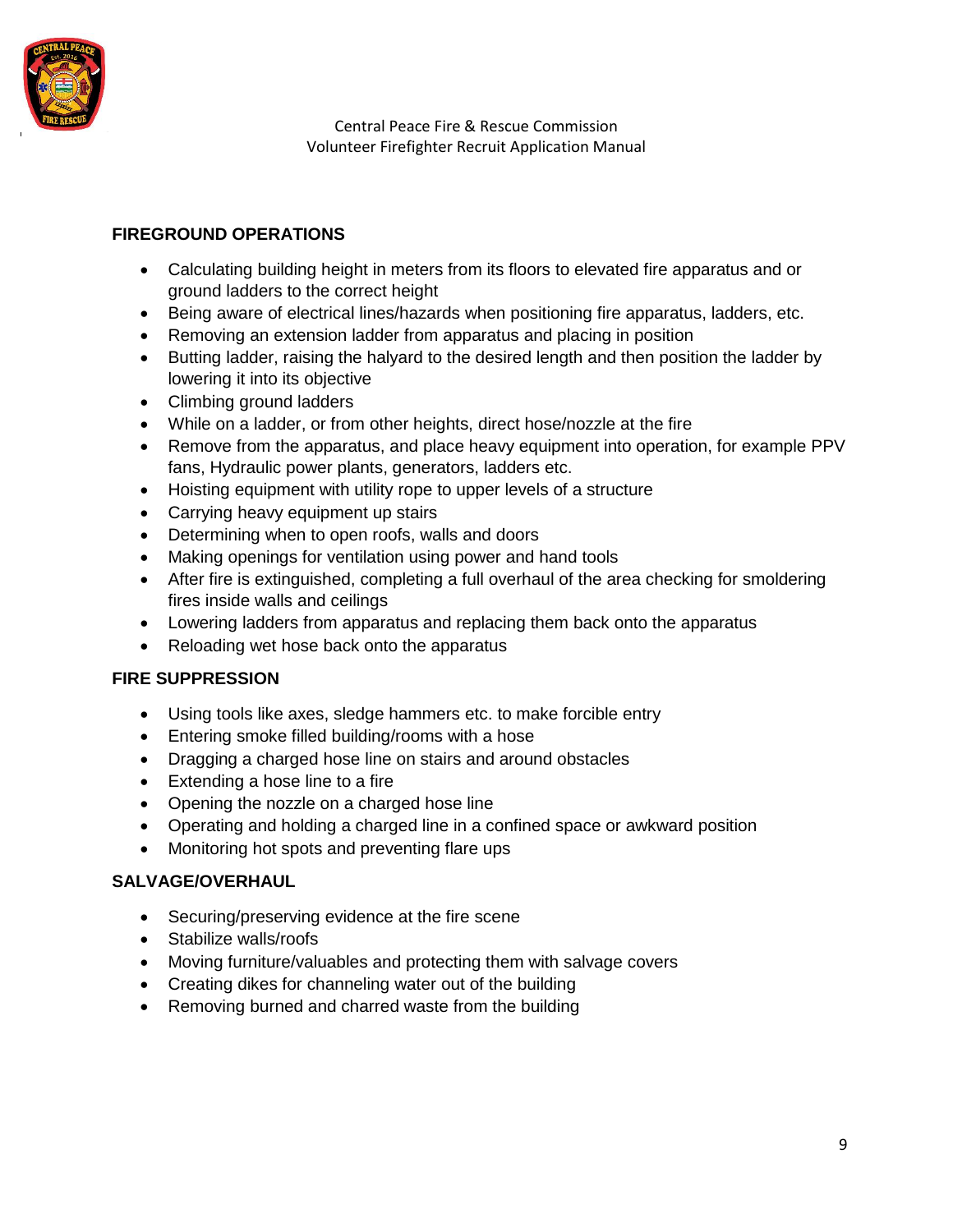

## **VEHICLE EXTRICATION**

Vehicle extrication is performed wearing department issued PPE, which may include donning and doffing SCBA self-contained breathing apparatus.

- Controlling the accident scene to protect one's self, crew, victims and witnesses
- Stabilize vehicles using cribbing and other necessary tools
- Removing, carrying, starting and operating heavy hydraulic equipment from the apparatus to extricate victims
- Safely remove victims from entrapments
- Preserving evidence at a scene
- Sweeping up glass and debris and hazardous material spills

## **FIRE STATION DUTIES**

- Maintaining physical and mental abilities "fit for duty"
- Report to training exercises early
- Maintain a positive and harmonious working relationship with other department members
- Remove used equipment from the apparatus for cleaning and drying after calls
- Remove hoses for drying after calls and replace with dry hose on the apparatus
- Prepare the apparatus and equipment to "back in service condition" prior to returning home from a call
- Thoroughly inspect, clean, polish, and maintain apparatus, tools, equipment and PPE
- Inspect, test, and maintain self-contained breathing apparatus SCBA
- Perform limited equipment overhaul operations
- Perform limited tests on equipment
- Participate in ongoing training including classroom and practical drills to further develop and maintain proficiency
- Maintain a neat and clean working environment at the fire hall
- Conduct fire hall tours to the general public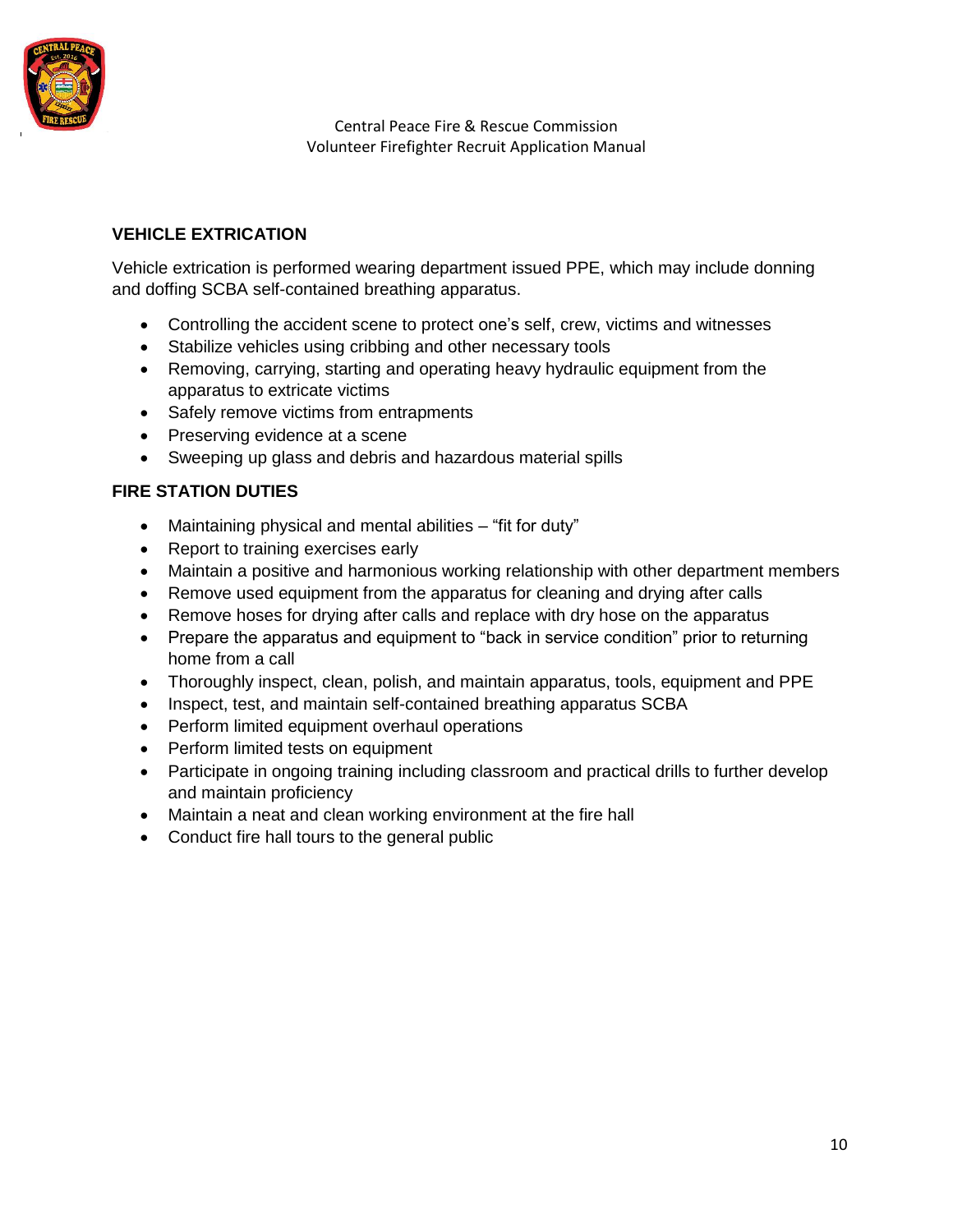

## **TRAINING AND DRILLS**

Reviewing and having a working knowledge of the following is a mandatory requirement:

- Fire behavior and causes of fire
- How to successfully attack a fire
- Building construction to predict fire reaction
- Forcible entry into buildings
- Ventilation methods to aid in extinguishing fires
- Appropriate fire streams given factors that can affect the flow of water through air
- Water supply systems
- Hydraulics and pump operation
- Practice and perform evolutions
- Caring for hoses, hose lays, and hose use
- The characteristics of and proper use of ladders
- Various methods of rescue
- Ropes and knots to accomplish rescues, stabilize vehicles and haul tools
- Extricating victims from vehicles
- Confined space awareness
- Respect in the work place
- Salvage and overhaul
- Fire alarms and sprinkler systems
- Hazardous materials and techniques awareness level
- Driver training NFPA 1002 Pumper Apparatus requirements
- Pre-plans and pre-planning
- Fire department policies and procedures
- Other learning as identified by station officers and the Fire Chief

#### **PROMOTING POSITIVE PUBLIC RELATIONS**

- Using tact and diplomacy when dealing with citizens
- Treating citizens, co-workers and members of mutual aid agencies respectfully and with dignity and professionalism regardless of race, creed, gender or beliefs
- Interacting and working successfully with citizens and any outside agencies
- Participating in fire education programs to the public
- Volunteering for public education appearances
- Conducting demonstrations at community events
- Volunteering time and or participating in fundraisers for charitable work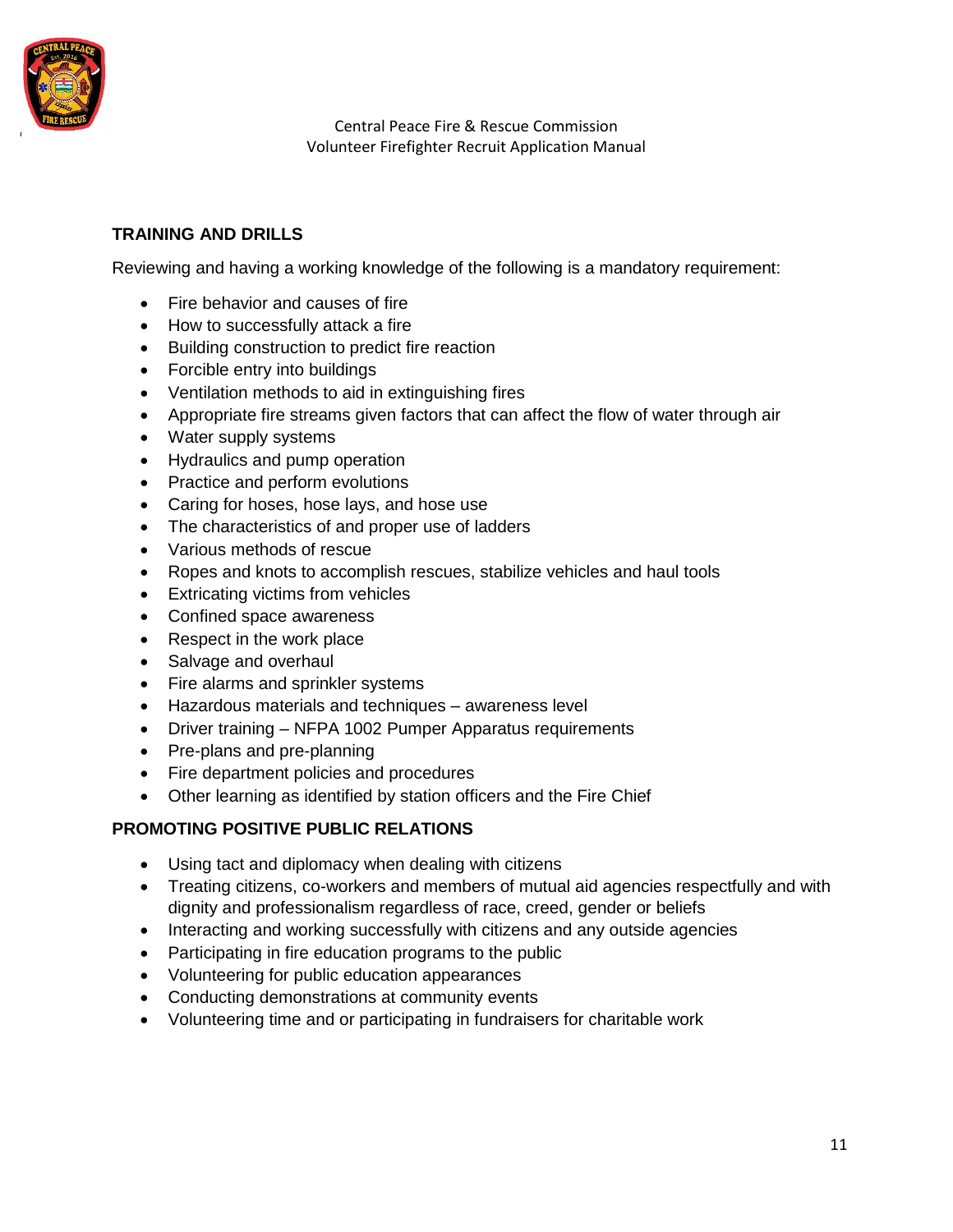

#### **MINIMUM PHYSICAL FITNESS HIRING STANDARD**

An entry level firefighter task specific test was created to test applicants who wish to join the Central Peace Fire & Rescue Commission's volunteer fire department. This physical abilities test was developed to all the fire department to assess trainable candidates who have the minimal physical ability to perform essential job tasks at a fire scene.

This physical test is a minimal task analysis initiative that requires no prior firefighter knowledge to be successful. The intent is to establish an individual's ability to perform physical job tasks with enough reserve for emergency situations and normal activities.

#### **MINIMUM VOLUNTEER FIREFIGHTER QUALIFICATIONS**

Important Notes:

- Be at least 18 years of age
- Possess a valid Alberta Driver's license
- Be legally permitted to work in Canada
- Be able to provide an acceptable criminal records check
- Provide a clean drivers abstract

Criminal record check and drivers abstract may be brought to the interview and submitted at that time.

Some documents we must have on file once you've accepted the position for a volunteer firefighter in order to comply with Provincial & Federal regulations; Insurance provider requirements; Commission Policies and Department operational needs are:

- Application for the Fire Department membership
- Beneficiary designation for accident & sickness policy
- Drivers abstract consent
- TD-1 payroll form
- AB-1 payroll form
- Photocopy or photograph of your valid Driver's License
- Any driver training courses
- Driving convictions, prohibitions and collisions
- Medical Examinations If you have a medical condition that requires regular medical examinations to be eligible for a driver's license, we are required to have a copy of these examination reports on file